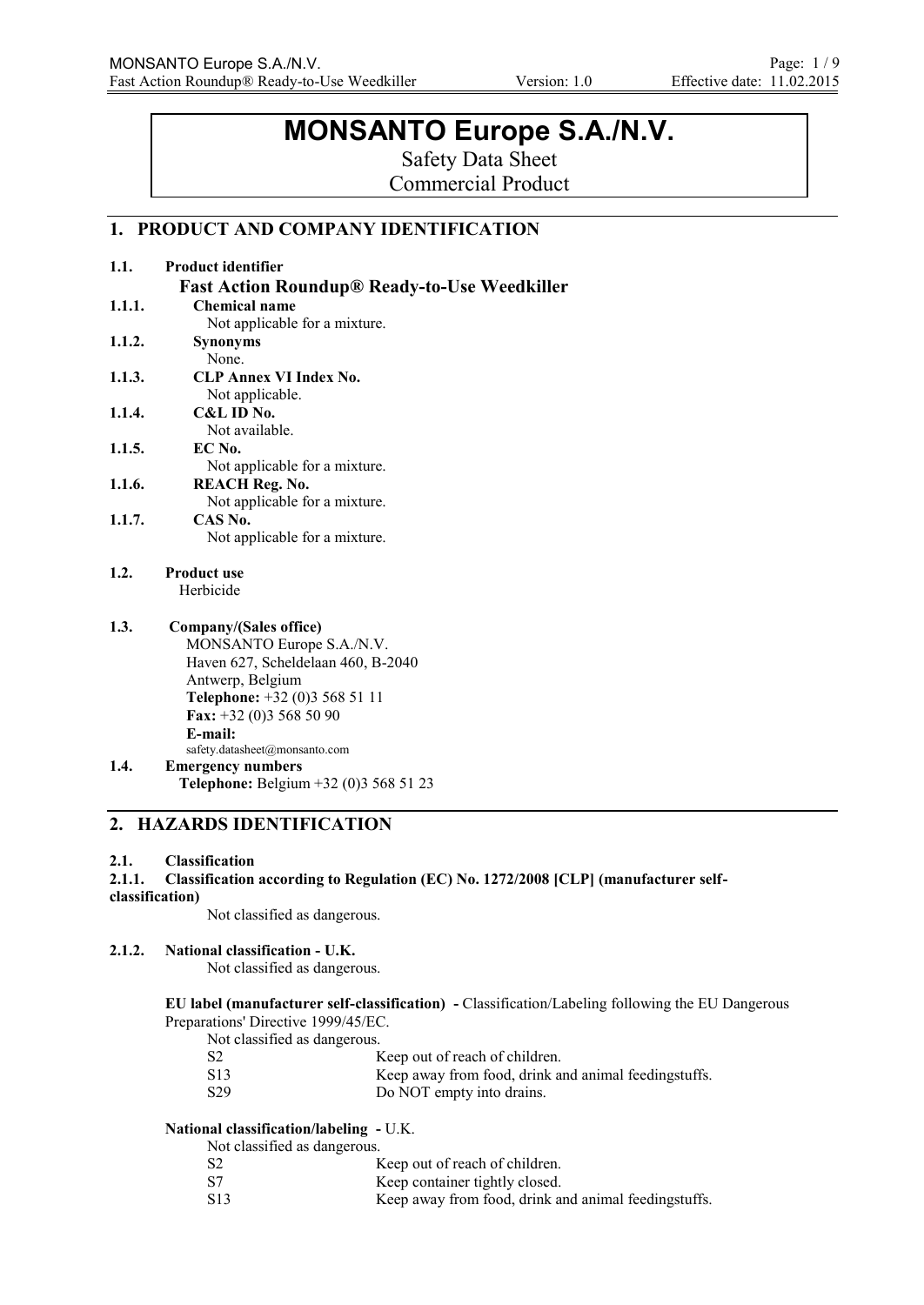| S <sub>24</sub> | Avoid contact with skin.                                                               |
|-----------------|----------------------------------------------------------------------------------------|
| S <sub>28</sub> | After contact with skin, wash immediately with plenty of water.                        |
| S29/35          | Do not empty into drains; dispose of this material and its container in<br>a safe way. |
| S <sub>46</sub> | If swallowed, seek medical advice immediately and show this<br>container or label.     |
| S <sub>49</sub> | Keep only in the original container.                                                   |
| SP <sub>1</sub> | Do not contaminate water with the product or its container.                            |

### **2.2. Label elements**

|        |                                           | Labelling according to Regulation (EC) No. 1272/2008 [CLP]                      |  |
|--------|-------------------------------------------|---------------------------------------------------------------------------------|--|
| 2.2.1. | <b>Precautionary statement/statements</b> |                                                                                 |  |
|        | P <sub>102</sub>                          | Keep out of reach of children.                                                  |  |
|        | P <sub>2</sub> 34                         | Keep only in original container                                                 |  |
| 2.2.2. | Supplemental hazard information           |                                                                                 |  |
|        | <b>EUH401</b>                             | To avoid risks to human health and the environment, comply with the             |  |
|        |                                           | instructions for use.                                                           |  |
| 2.2.3. | Precautionary statement/statements U.K.   |                                                                                 |  |
|        | P <sub>102</sub>                          | Keep out of reach of children.                                                  |  |
|        | P <sub>2</sub> 34                         | Keep only in original container                                                 |  |
| 2.3.   | Other hazards                             |                                                                                 |  |
|        |                                           | 0% of the mixture consists of ingredient/ingredients of unknown acute toxicity. |  |

0% of the mixture consists of ingredient/ingredients of unknown hazards to the aquatic environment.

#### **2.3.1. Potential environmental effects**

Not a persistent, bioaccumulative or toxic (PBT) nor a very persistent, very bioaccumulative (vPvB) mixture.

**2.4. Appearance and odour (colour/form/odour):**

Hazy /Liquid, (cloudy) / Chemical

Refer to section 11 for toxicological and section 12 for environmental information.

# **3. COMPOSITION/INFORMATION ON INGREDIENTS**

### **Active ingredient**

Isopropylamine salt of N-(phosphonomethyl)glycine; {Isopropylamine salt of glyphosate}

#### **Composition**

| <b>Components</b>                          | CAS No.        | EC No.    | EU Index No. /<br><b>REACH Reg. No. /</b><br>$C&L$ ID No.      | % by weight<br>(approximate) | <b>Classification</b>                                                |
|--------------------------------------------|----------------|-----------|----------------------------------------------------------------|------------------------------|----------------------------------------------------------------------|
| Isopropylamine salt of<br>glyphosate       | 38641-94-0     | 933-426-9 | $015 - 184 - 00 - 81$<br>$\sim$ 1<br>02-2119693876-15-<br>0000 |                              | Aquatic Chronic - Category<br>2; H411; $\{c\}$<br>N; R51/53; $\{b\}$ |
| Pelargonic and related fatty acids         | $112 - 05 - 0$ | 203-931-2 | $607 - 197 - 00 - 8$ /<br>$\sim$<br>-                          |                              | Skin corrosion - Category<br>1B; H314, 318; { d}<br>$C; R34; \{a\}$  |
| Water and minor formulating<br>ingredients |                |           | $\sim$ 1<br>$-1$                                               | 98                           |                                                                      |

Full text of classification code: See section 16.

# **4. FIRST AID MEASURES**

Use personal protection recommended in section 8.

# **4.1. Description of first aid measures**

#### **4.1.1. Eye contact**

Immediately flush with plenty of water. If easy to do, remove contact lenses.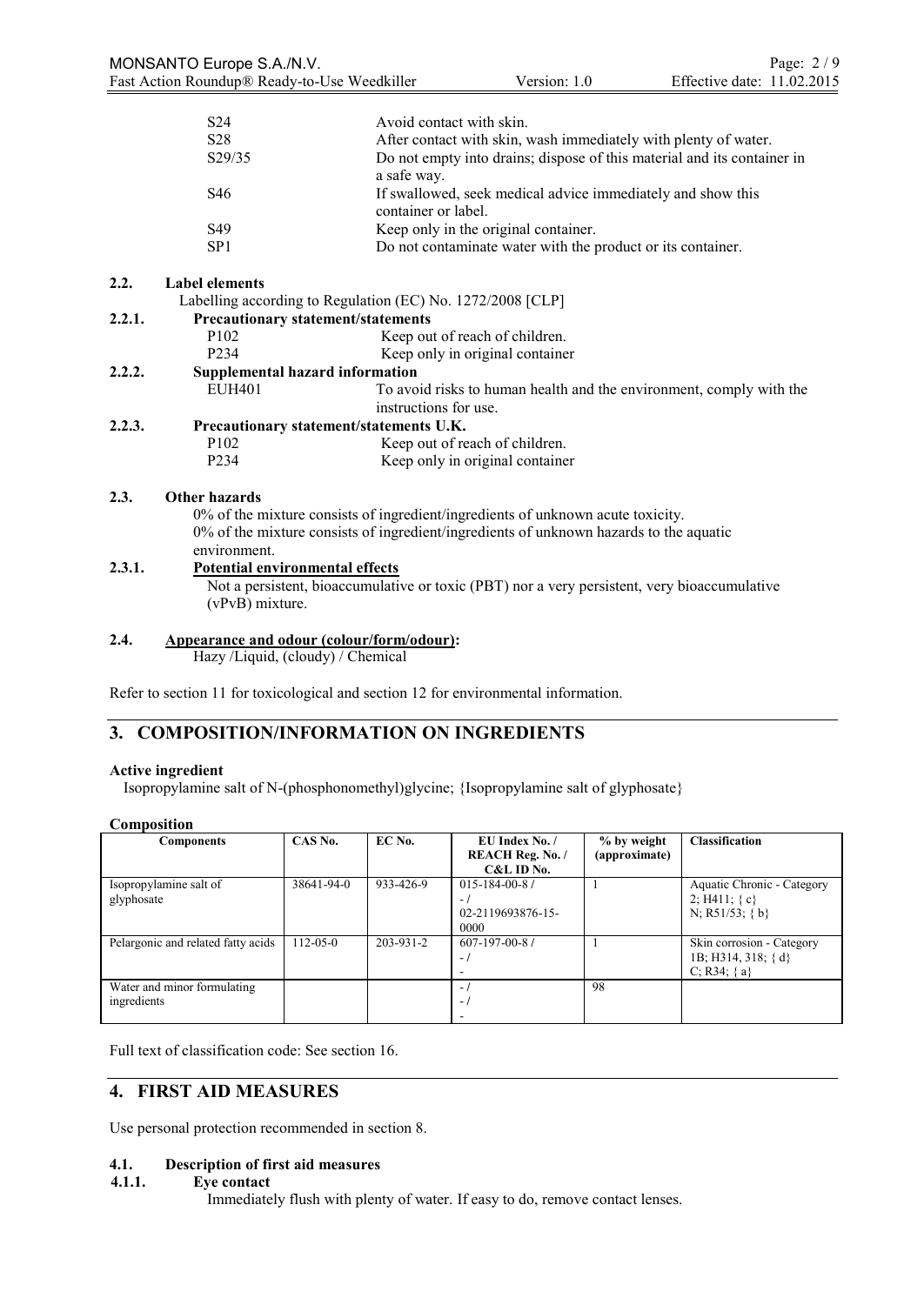#### **4.1.2. Skin contact**

Take off contaminated clothing, wristwatch, jewellery. Wash affected skin with plenty of water. Wash clothes and clean shoes before re-use.

#### **4.1.3. Inhalation**

Remove to fresh air.

#### **4.1.4. Ingestion**

Immediately offer water to drink. Never give anything by mouth to an unconscious person. Do NOT induce vomiting unless directed by medical personnel. If symptoms occur, get medical attention.

### **4.2. Most important symptoms and effects, both acute and delayed**

#### **4.2.1. Potential health effects**

**Likely routes of exposure:** Skin contact, eye contact, inhalation **Eye contact, short term:** Not expected to produce significant adverse effects when recommended use instructions are followed. **Skin contact, short term:** Not expected to produce significant adverse effects when

recommended use instructions are followed.

**Inhalation, short term:** Not expected to produce significant adverse effects when recommended use instructions are followed.

# **5. FIRE-FIGHTING MEASURES**

#### **5.1. Extinguishing media**

**5.1.1.** Recommended: Water, foam, dry chemical, carbon dioxide (CO2)

#### **5.2. Special hazards**

#### **5.2.1. Unusual fire and explosion hazards**

#### None.

Minimise use of water to prevent environmental contamination. Environmental precautions: see section 6.

# **5.2.2. Hazardous products of combustion**

Carbon monoxide (CO), phosphorus oxides (PxOy), nitrogen oxides (NOx)

#### **5.3. Fire fighting equipment**

Self-contained breathing apparatus. Equipment should be thoroughly decontaminated after use.

#### **5.4. Flash point**

Does not flash.

# **6. ACCIDENTAL RELEASE MEASURES**

Use handling recommendations in Section 7 and personal protection recommendations in Section 8.

#### **6.1. Environmental precautions**

SMALL QUANTITIES: Low environmental hazard. LARGE QUANTITIES: Minimise spread. Keep out of drains, sewers, ditches and water ways.

## **6.2. Methods for cleaning up**

SMALL QUANTITIES: Flush spill area with water. LARGE QUANTITIES: Absorb in earth, sand or absorbent material. Dig up heavily contaminated soil. Collect in containers for disposal. Refer to section 7 for types of containers. Flush residues with small quantities of water. Minimise use of water to prevent environmental contamination.

Refer to section 13 for disposal of spilled material.

# **7. HANDLING AND STORAGE**

Good industrial practice in housekeeping and personal hygiene should be followed.

#### **7.1. Precautions for safe handling**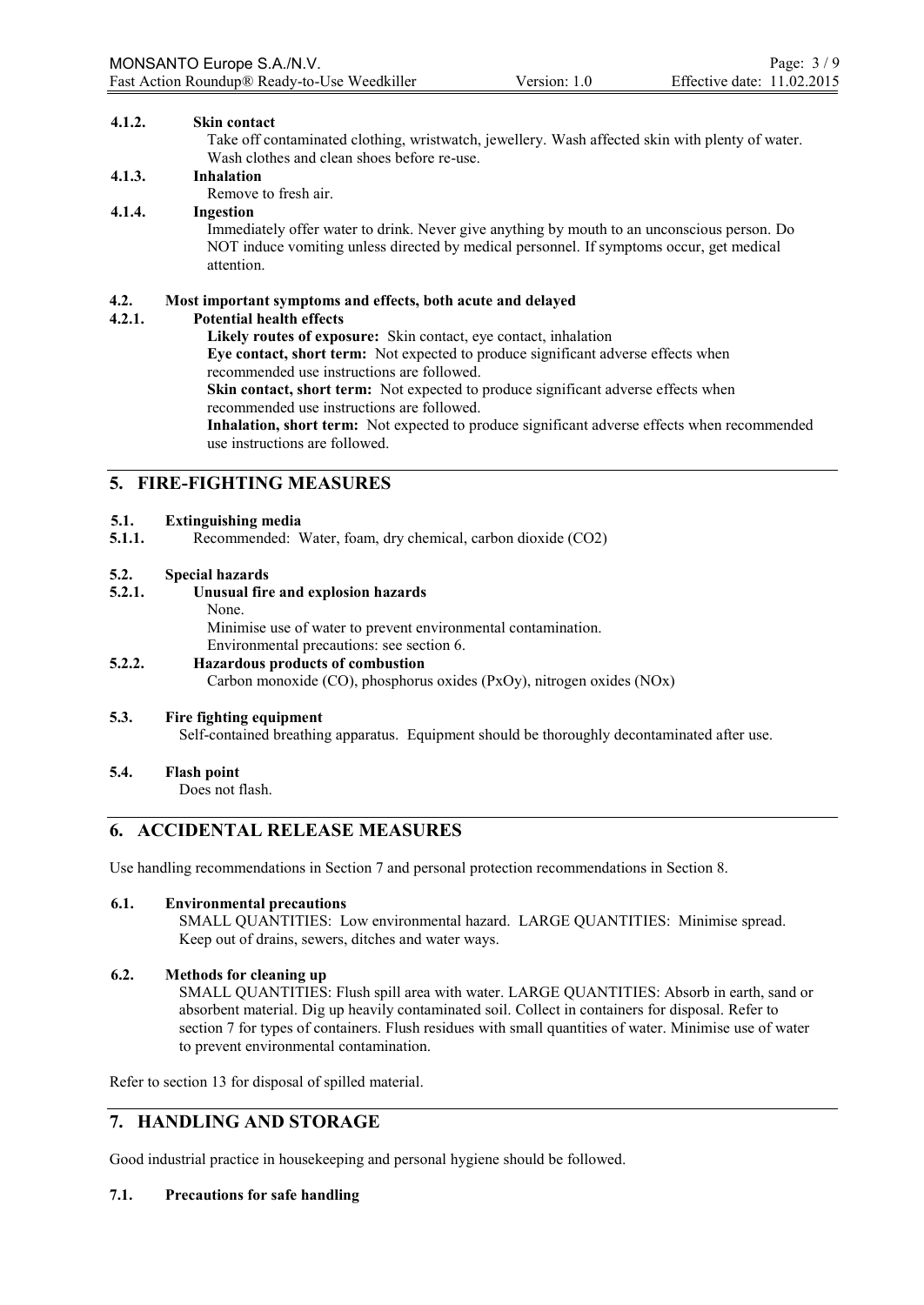When using do not eat, drink or smoke. Avoid contact with eyes, skin and clothing. Wash hands thoroughly after handling or contact. Wash contaminated clothing before re-use. Thoroughly clean equipment after use. Do not contaminate drains, sewers and water ways when disposing of equipment rinse water. Refer to section 13 of the safety data sheet for disposal of rinse water. Emptied containers retain vapour and product residue. FOLLOW LABELLED WARNINGS EVEN AFTER CONTAINER IS EMPTIED.

### **7.2. Conditions for safe storage**

Minimum storage temperature: 0 °C Maximum storage temperature: 45 °C Compatible materials for storage: stainless steel, fibreglass, plastic, glass lining Keep out of reach of children. Keep away from food, drink and animal feed. Keep only in the original container. Partial crystallization may occur on prolonged storage below the minimum storage temperature. If frozen, place in warm room and shake frequently to put back into solution. Minimum shelf life: 2 years.

# **8. EXPOSURE CONTROLS/PERSONAL PROTECTION**

### **8.1. Airborne exposure limits**

| <b>Components</b>                          | <b>Exposure Guidelines</b>                                    |
|--------------------------------------------|---------------------------------------------------------------|
| Isopropylamine salt of glyphosate          | No specific occupational exposure limit has been established. |
| Pelargonic and related fatty acids         | No specific occupational exposure limit has been established. |
| Water and minor formulating<br>ingredients | No specific occupational exposure limit has been established. |

#### **8.2. Engineering controls**

No special requirement when used as recommended.

#### **8.3. Recommendations for personal protective equipment**

#### **8.3.1. Eye protection:**

No special requirement when used as recommended.

#### **8.3.2. Skin protection:**

If repeated or prolonged contact:

Wear chemical resistant gloves.

Chemical resistant gloves include those made of waterproof materials such as nitrile, butyl, neoprene, polyvinyl chloride (PVC), natural rubber and/or barrier laminate.

#### **8.3.3. Respiratory protection:**

No special requirement when used as recommended.

When recommended, consult manufacturer of personal protective equipment for the appropriate type of equipment for a given application.

# **9. PHYSICAL AND CHEMICAL PROPERTIES**

These physical data are typical values based on material tested but may vary from sample to sample. Typical values should not be construed as a guaranteed analysis of any specific lot or as specifications for the product.

| Colour/colour range: | Hazy             |
|----------------------|------------------|
| :Jdour               | hemical          |
| -orm:                | Liquid, (cloudy) |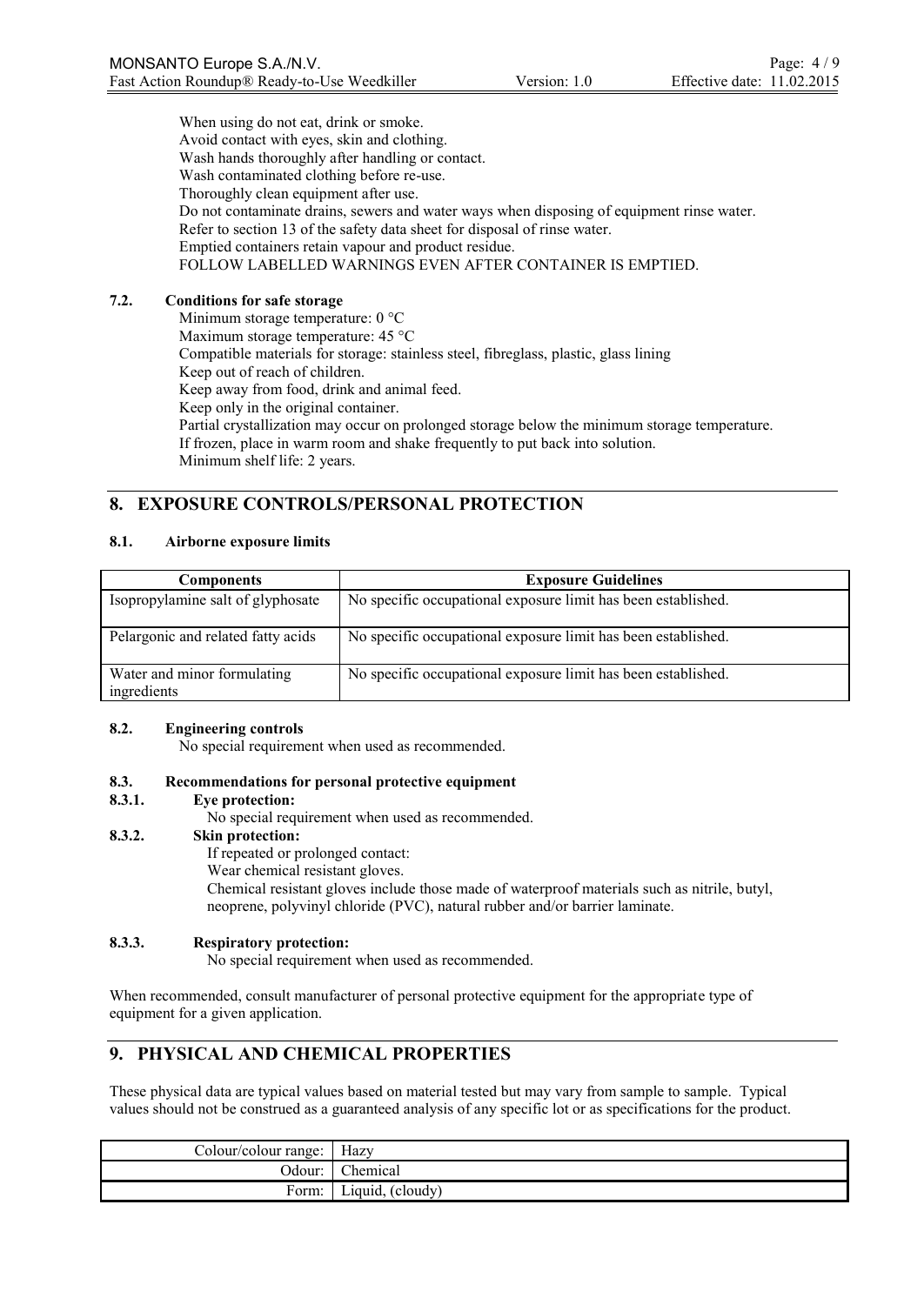| Physical form changes (melting, boiling, etc.): |                                                                 |  |
|-------------------------------------------------|-----------------------------------------------------------------|--|
| Melting point:                                  | Not applicable.                                                 |  |
| Boiling point:                                  | No data.                                                        |  |
| Flash point:                                    | Does not flash.                                                 |  |
| Explosive properties:                           | No explosive properties                                         |  |
| Auto ignition temperature:                      | No data.                                                        |  |
| Self-accelerating decomposition                 | No data.                                                        |  |
| temperature (SADT):                             |                                                                 |  |
| Oxidizing properties:                           | none                                                            |  |
| Specific gravity:                               | $1,018$ @ 20 °C                                                 |  |
| Vapour pressure:                                | No significant volatility; aqueous solution.                    |  |
| Vapour density:                                 | Not applicable.                                                 |  |
| Evaporation rate:                               | No data.                                                        |  |
| Dynamic viscosity:                              | 1,93 mPa s @ 20 $^{\circ}$ C                                    |  |
| Kinematic viscosity:                            | 1.900 cSt @ 20 °C                                               |  |
| Density:                                        | 1,018 g/cm3 @ 20 °C                                             |  |
| Solubility:                                     | Water: Soluble                                                  |  |
| $pH$ :                                          | 7,2 @ 20 $\degree$ C @ 10 g/l                                   |  |
| Partition coefficient:                          | $log Pow: < -3,2 \text{ (}2,25 \text{ °C} \text{ (glyphosate)}$ |  |

# **10. STABILITY AND REACTIVITY**

#### **10.1. Reactivity**

Reacts with galvanised steel or unlined mild steel to produce hydrogen, a highly flammable gas that could explode.

#### **10.2. Stability**

Stable under normal conditions of handling and storage.

#### **10.3. Possibility of hazardous reactions**

Reacts with galvanised steel or unlined mild steel to produce hydrogen, a highly flammable gas that could explode.

#### **10.4. Incompatible materials** Incompatible materials for storage: galvanised steel, unlined mild steel

Compatible materials for storage: see section 7.2.

#### **10.5. Hazardous decomposition**

Thermal decomposition: Hazardous products of combustion: see section 5.

# **11. TOXICOLOGICAL INFORMATION**

This section is intended for use by toxicologists and other health professionals.

**Likely routes of exposure:** Skin contact, eye contact, inhalation

Data obtained on similar products and on components are summarized below.

#### **Similar formulation**

**Acute oral toxicity Rat, LD50 (limit test)**: > 5.000 mg/kg body weight No mortality. **Acute dermal toxicity Rat, LD50 (limit test)**: > 5.000 mg/kg body weight Other effects: weight loss No mortality. **Skin irritation**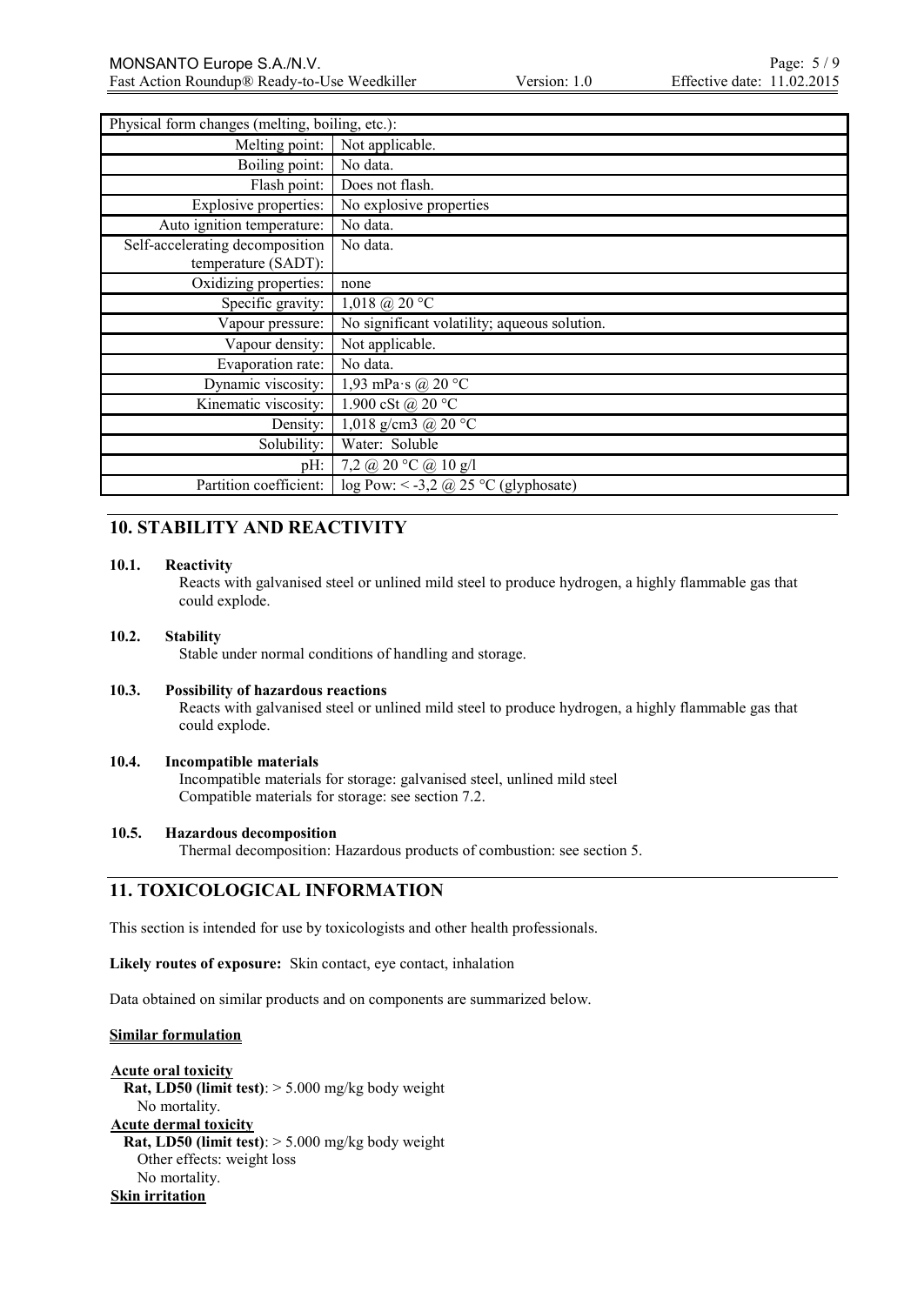#### **Rabbit, 6 animals, OECD 404 test**:

Redness, mean EU score: 0,00 Swelling, mean EU score: 0,00 Days to heal: 1

# **Eye irritation**

## **Rabbit, 6 animals, OECD 405 test**:

Conjunctival redness, mean EU score: 0,50 Conjunctival swelling, mean EU score: 0,06 Corneal opacity, mean EU score: 0,00 Iris lesions, mean EU score: 0,00 Days to heal: 3

#### **Acute inhalation toxicity**

#### **Rat, LC50, 4 hours, aerosol**: > 3,6 mg/L

Maximum attainable concentration. No mortality. This product is not aerosolized during handling or use and is therefore not classified as hazardous under the Dangerous Preparation Directive 1999/45/EC This product is not aerosolized during handling or use and is therefore not classified as hazardous under the CLP Regulation (EC 1272/2008).

#### **Skin sensitization**

**Guinea pig, 9-induction Buehler test**: Negative.

#### **N-(phosphonomethyl)glycine; { glyphosate}**

**Mutagenicity** Not mutagenic. **Repeated dose toxicity Rabbit, dermal, 21 days**: NOAEL toxicity: > 5.000 mg/kg body weight/day Target organs/systems: none Other effects: none

#### **Rat, oral, 3 months**:

NOAEL toxicity: > 20.000 mg/kg diet

Target organs/systems: none

# Other effects: none

# **Chronic effects/carcinogenicity**

**Rat, oral, 24 months**: NOAEL toxicity:  $\sim 8.000$  mg/kg diet Target organs/systems: eyes Other effects: decrease of body weight gain, histopathologic effects NOEL tumour: > 20.000 ppm Tumours: none

#### **Toxicity to reproduction/fertility**

# **Rat, oral, 2 generations**:

NOAEL toxicity: 10.000 ppm NOAEL reproduction: > 30.000 mg/kg diet Target organs/systems in parents: none Other effects in parents: decrease of body weight gain Target organs/systems in pups: none Other effects in pups: decrease of body weight gain Effects on offspring only observed with maternal toxicity.

# **Developmental toxicity/teratogenicity**

#### **Rat, oral, 6 - 19 days of gestation**:

NOAEL toxicity: 1.000 mg/kg body weight NOAEL development: 1.000 mg/kg body weight Other effects in mother animal: decrease of body weight gain, decrease of survival Developmental effects: weight loss, post-implantation loss, delayed ossification Effects on offspring only observed with maternal toxicity.

#### **Rabbit, oral, 6 - 27 days of gestation**:

NOAEL toxicity: 175 mg/kg body weight NOAEL development: 175 mg/kg body weight Target organs/systems in mother animal: none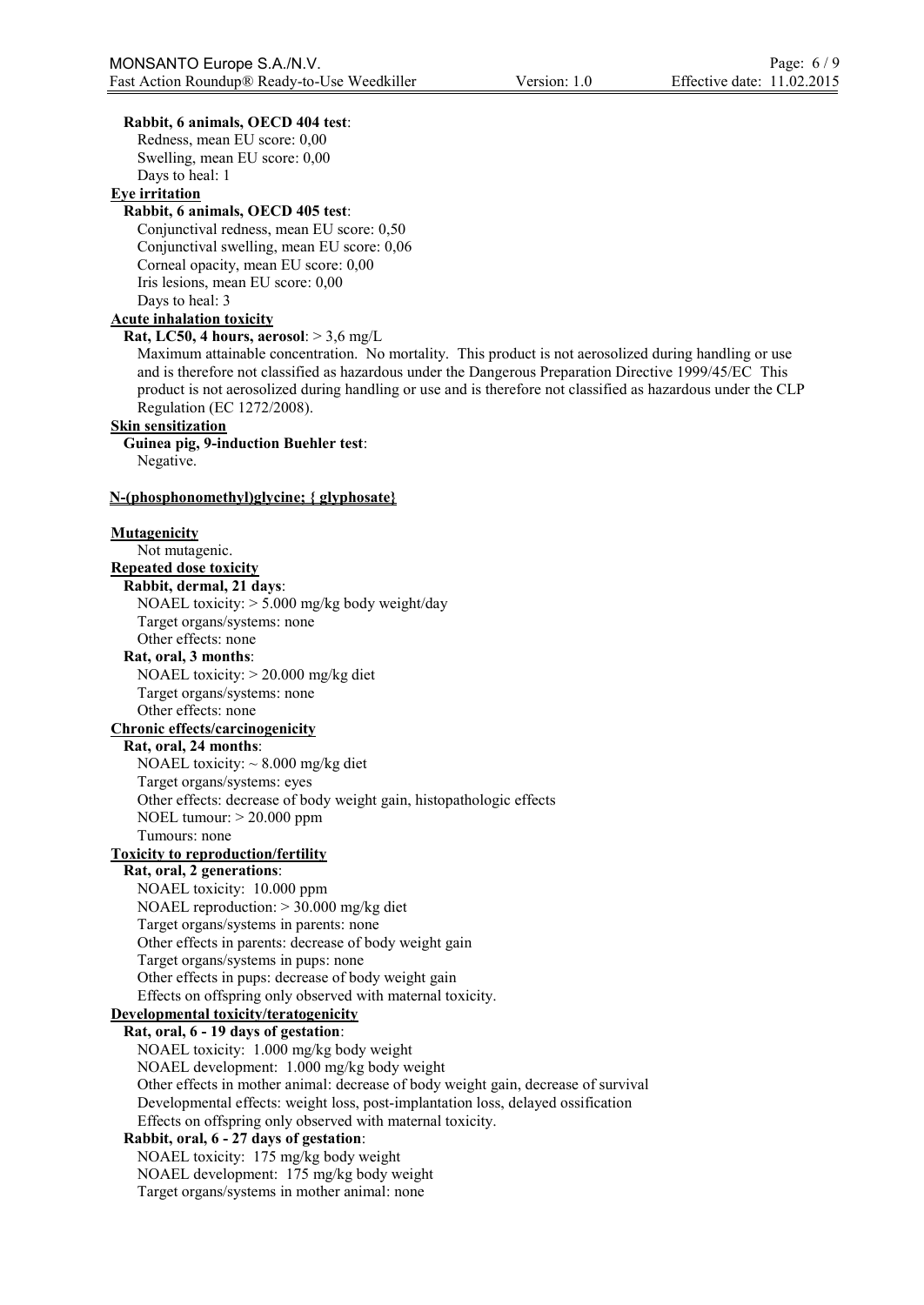Other effects in mother animal: decrease of survival Developmental effects: none

# **12. ECOLOGICAL INFORMATION**

This section is intended for use by ecotoxicologists and other environmental specialists.

Data obtained on similar products and on components are summarized below.

#### **Similar formulation**

| <b>Aquatic toxicity, fish</b>                                        |
|----------------------------------------------------------------------|
| <b>Rainbow trout (Oncorhynchus mykiss):</b>                          |
| Acute toxicity (limit test), 96 hours, static, $LC50$ : $> 100$ mg/L |
| <b>Aquatic toxicity, invertebrates</b>                               |
| Water flea (Daphnia magna):                                          |
| Acute toxicity (limit test), 48 hours, static, $EC50$ : > 100 mg/L   |
| Aquatic toxicity, algae/aquatic plants                               |
| Green algae (Scenedesmus subspicatus):                               |
| Acute toxicity, 72 hours, static, ErC50 (growth rate): $> 87.7$ mg/L |
| Green algae (Scenedesmus subspicatus):                               |
| Acute toxicity, 72 hours, static, NOEC: 50 mg/L                      |
| Arthropod toxicity                                                   |
| Honey bee (Apis mellifera):                                          |
| Oral, 48 hours, $LD50:$ > 9.742 $\mu$ g/bee                          |
| Honey bee (Apis mellifera):                                          |
| Contact, 48 hours, LD50: 8.309 µg/bee                                |
| Soil organism toxicity, invertebrates                                |
| Earthworm (Eisenia foetida):                                         |
| Acute toxicity, 14 days, $LC50$ : $> 1.000$ mg/kg dry soil           |

#### **Similar formulation**

#### **Soil organism toxicity, microorganisms Nitrogen and carbon transformation test:** 388 L/ha, 28 days: Less than 25% effect on nitrogen or carbon transformation processes in soil.

#### **N-(phosphonomethyl)glycine; { glyphosate}**

```
Avian toxicity
  Bobwhite quail (Colinus virginianus):
   Dietary toxicity, 5 days, LC50: > 4.640 mg/kg diet
  Mallard duck (Anas platyrhynchos):
    Dietary toxicity, 5 days, LC50: > 4.640 mg/kg diet
  Bobwhite quail (Colinus virginianus):
    Acute oral toxicity, single dose, LD50: > 3.851 mg/kg body weight
Bioaccumulation
  Bluegill sunfish (Lepomis macrochirus):
    Whole fish: BCF: < 1
    No significant bioaccumulation is expected. 
Dissipation
  Soil, field:
   Half life: 2 - 174 days
   Koc: 884 - 60.000 L/kg
    Adsorbs strongly to soil. 
  Water, aerobic:
   Half life: < 7 days
```
# **13. DISPOSAL CONSIDERATIONS**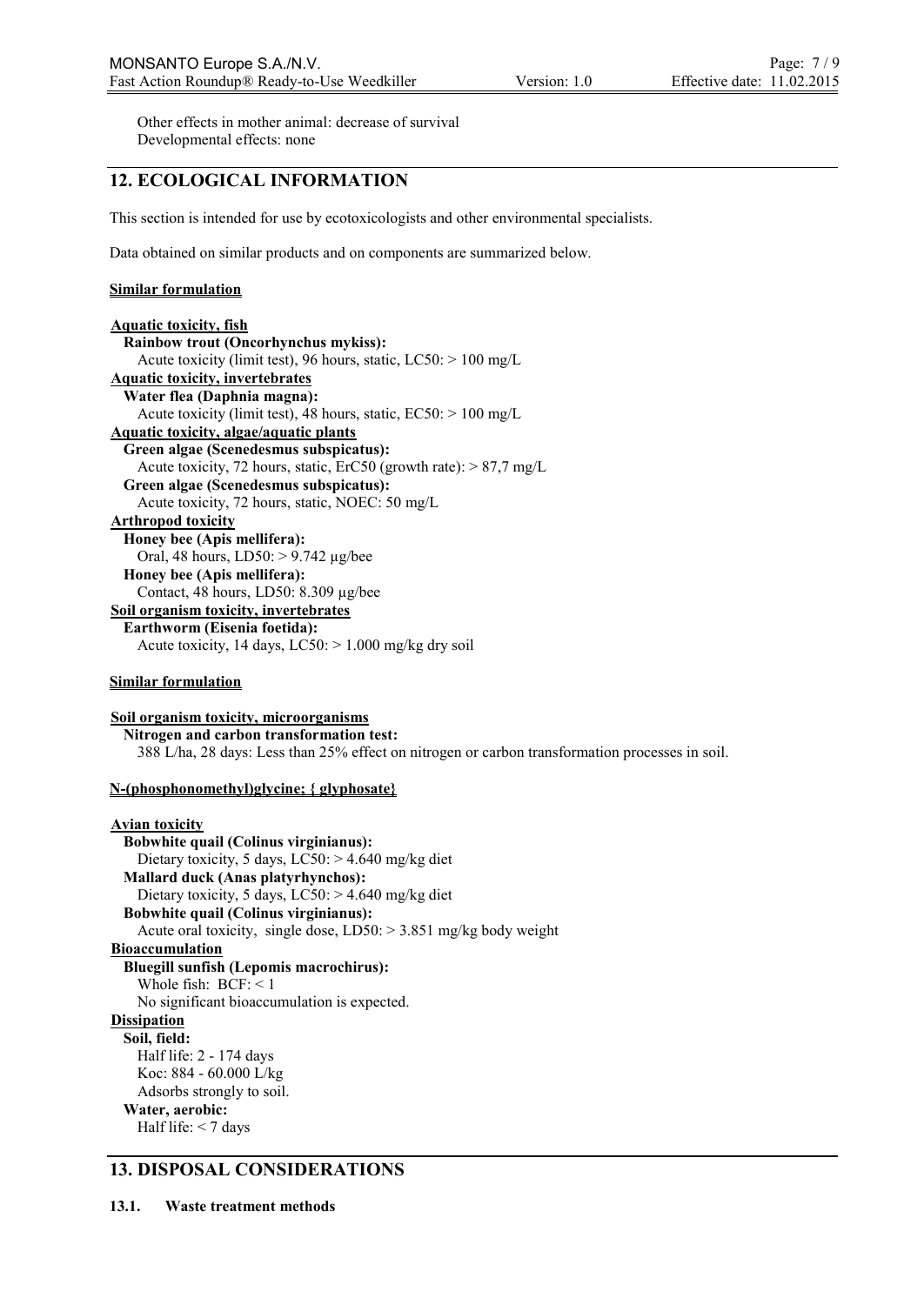#### **13.1.1. Product**

Follow all local/regional/national/international regulations on waste disposal. Follow current edition of the General Waste, Landfill, and Burning of Hazardous Waste Directives; the EU List of Waste; and the Shipment of Waste Regulation. Keep out of drains, sewers, ditches and water ways. According to the manufacturer self-classification, following the EU Dangerous Preparations' Directive 1999/45/EC, the product can be disposed as a non-hazardous industrial waste. According to the manufacturer self-classification, following Regulation (EC) No. 1272/2008 [CLP], the product can be disposed as a non-hazardous industrial waste. Disposal in a waste incinerator with energy recovery is recommended.

#### **13.1.2. Container**

Follow all local/regional/national/international regulations on waste disposal, packaging waste collection/disposal. Follow current edition of the General Waste, Landfill, and Burning of Hazardous Waste Directives; the EU List of Waste; and the Shipment of Waste Regulation. Do NOT re-use containers. Empty packaging completely. Dispose of as non hazardous household waste. Store for collection by approved waste disposal service for household packaging waste. Recycle if appropriate facilities/equipment available. Recycle the non-hazardous container only when a proper control on the end use of the recycled plastic is possible. Suitable for industrial grade recycling only. Do NOT recycle plastic that could end in any human or food contact application. This package meets the requirements for energy recovery. Disposal in a incinerator with energy recovery is recommended.

Use handling recommendations in Section 7 and personal protection recommendations in Section 8.

# **14. TRANSPORT INFORMATION**

The data provided in this section is for information only. Please apply the appropriate regulations to properly classify your shipment for transportation.

Not regulated for transport under ADR/RID, IMO, or IATA/ICAO Regulations

# **15. REGULATORY INFORMATION**

#### **15.1.Other Regulatory Information**

SP1 Do not contaminate water with the product or its container.

#### **15.2. Chemical Safety Assessment**

A Chemical Safety Assessment per Regulation (EC) No. 1907/2006 is not required and has not been performed.

A Risk Assessment has been performed under Directive 91/414/EC.

# **16. OTHER INFORMATION**

The information given here is not necessarily exhaustive but is representative of relevant, reliable data. Follow all local/regional/national/international regulations.

Please consult supplier if further information is needed.

In this document the British spelling was applied.

® Registered trademark.

|| Significant changes versus previous edition.

This Safety Data Sheet has been prepared following the Regulation (EC) No. 1907/2006 (Annex II) as last amended by Regulation (EC) No. 453/2010

#### **Classification of components**

| Components                         | <b>Classification</b>                                                                                                      |  |
|------------------------------------|----------------------------------------------------------------------------------------------------------------------------|--|
| Isopropylamine salt of glyphosate  | Aquatic Chronic - Category 2<br>H411 Toxic to aquatic life with long lasting effects.<br>N - Dangerous for the environment |  |
|                                    | R51/53 Toxic to aquatic organisms, may cause long-term adverse effects in the aquatic environment.                         |  |
| Pelargonic and related fatty acids | Skin corrosion - Category 1B                                                                                               |  |
|                                    | H314 Causes severe skin burns and eve damage.                                                                              |  |